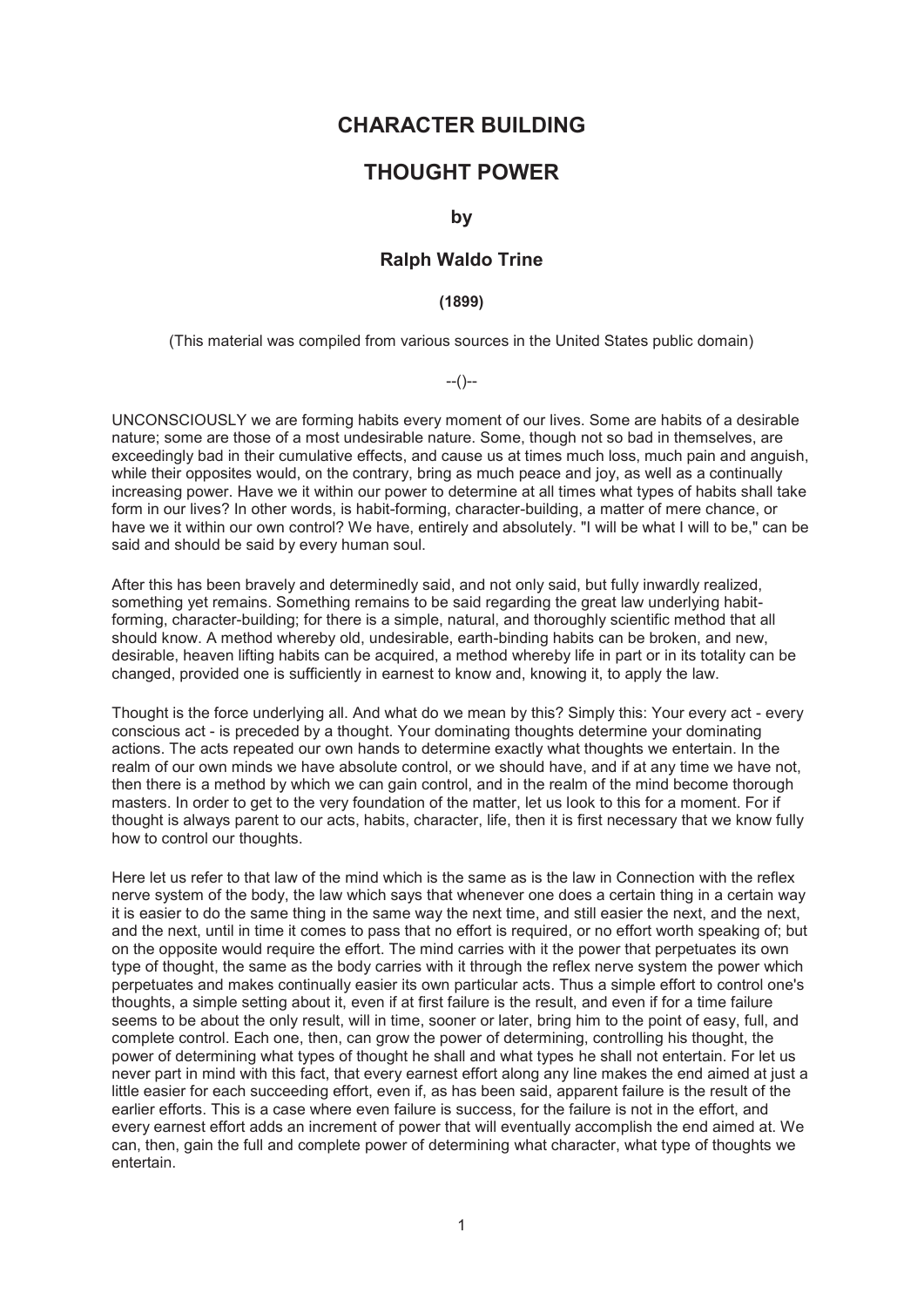Shall we now give attention to some two or three concrete cases? Here is a man, the cashier of a large mercantile establishment, or cashier of a bank. In his morning paper he reads of a man who has become suddenly rich, has made a fortune of half a million or a million dollars in a few hours through speculation on the stock market. Perhaps he has seen an account of another mad who has done practically the same thing lately. He is not quite wise enough, however, to comprehend the fact that when he reads of one or two cases of this kind he could find, were he to look into the matter carefully, one or two hundred cases of men who have lost all they had in the same way. He thinks, however, that he will be one of the fortunate ones. He does not fully realize that there are no short cuts to wealth honestly made. He takes a part of his savings, and as is true in practically all cases of this kind, he loses all that he has put in, Thinking now that he sees why he lost, and that had he more money he would be able to get back what he has lost, and perhaps make a handsome sum in addition, and make it quickly, the thought comes to him to use some of the funds he has charge of. In nine cases out of ten, if not ten cases in every ten, the results that inevitably follow this are known sufficiently well to make it unnecessary to follow him farther.

Where is the man's safety in the light of what we have been considering? Simply this: the moment the thought of using for his own purpose funds belonging to others enters his mind, if he is wise he will instantly put the thought from his mind. If he is a foot he will entertain it. In the degree in which he entertains it, it will grow upon him; it will become the absorbing thought in his mind; it will finally become master of his will power, and through rapidly succeeding steps, dishonour, shame, degradation, penitentiary, remorse will be his. It is easy for him to put the thought from his mind when it first enters; but as he entertains it, it grows into such proportions that it becomes more and more difficult for him to put it from his mind; and by and by it becomes practically impossible for him to do it.

The light of the match, which but a little effort of the breath would have extinguished at first, has imparted a flame that is raging through the entire building, and now it is almost if not quite impossible to conquer it. Shall we notice another concrete case? A trite case, perhaps, but one in which we can see how habit is formed, and also how the same habit can be unformed. Here is a young man, he may be the son of poor parents, or he may be the son of rich parents; one in the ordinary ranks of life, or one of high social standing, whatever that means. He is good hearted, one of good impulses generally speaking, a good fellow. He is out with some companions, companions of the same general type.

They are out for a pleasant evening, out for a good time. They are apt at times to be thoughtless, even careless. The suggestion is made by one of the company, not that they get drunk, no, not at all: but merely that they go and have something to drink together. The young man whom we first mentioned, wanting to be genial, scarcely listens to the suggestion that comes into his inner consciousness that it will be better for him not to fall in with the others in this. He does not stop long enough to realise the fact that the greatest strength and nobility of character lies always in taking a firm stand on the aide of the right, and allow himself to be influenced by nothing that will weaken this stand. He goes, therefore, with his companions to the drinking place. With the same or with other companions this is repeated now and then; and each time it is repeated his power of saying "No" is gradually decreasing. In this way he has grown a little liking for intoxicants, and takes them perhaps now and then by himself. He does not dream, or in the slightest degree realize, what way be is tending, until there comes a day when he awakens to the consciousness of the fact that he hasn't the power nor even the impulse to resist the taste which has gradually grown into a minor form of craving for intoxicants. Thinking, however, that he will be able to stop when he is really in danger of getting into the drink habit, he goes thoughtlessly and carelessly on. We will pass over the various intervening steps and come to the time when we find him a confirmed drunkard. It is simply the same old story told a thousand or even a million times over.

He finally awakens to his true condition; and through the shame, the anguish, the degradation, and the want that comes upon him he longs for a return of the days when he was a free man. But hope has almost gone from his life. It would have been easier for him never to have begun, and easier for him to have stopped before he reached his present condition; but even in his present condition, be it the lowest and the most helpless and hopeless that can be imagined, he has the power to get out of it and be a free man once again. Let us see. The desire for drink comes upon him again. If he entertain the thought, the desire, he is lost again. His only hope, his only means of escape is this: the moment, aye, the very instant the thought comes to him, if he will put it out of his mind he will thereby put out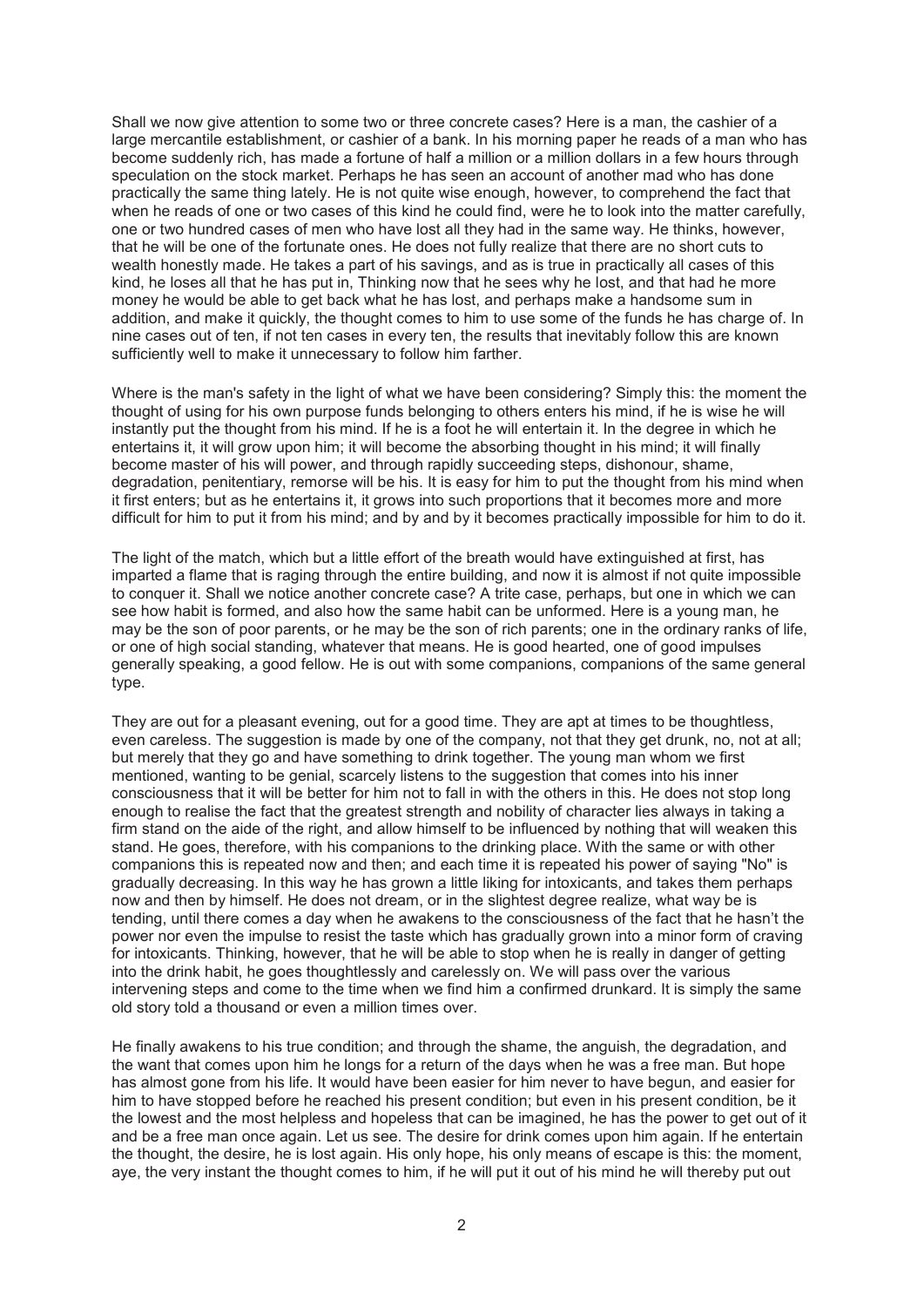the little flame of the match. If he entertain the thought the little flame will communicate itself until almost before he is aware of it a consuming fire is raging, and then effort is almost useless. The thought must be banished from the mind the instant it enters; dalliance with it means failure and defeat, or a fight that will be indescribably fiercer than it would be if the thought is ejected at the beginning.

And here we must say a word regarding a certain great law that we may call the "law of indirectness." A thought can be put out of the mind easier and more successfully, not by dwelling upon it, not by, attempting to put it out directly, but by throwing the mind on to some other object by putting some other object of thought into the mind. This may be, for example, the ideal of full and perfect self mastery, or it may be something of a nature entirely distinct from the thought which presents itself, something to which the mind goes easily and naturally. This will in time become the absorbing thought in the mind, and the danger is past. This same course of action repeated will gradually grow the power of putting more readily out of mind the thought of drink as it presents itself, and will gradually grow the power of putting into the mind those objects of thought one most desires. The result will be that as time passes the thought of drink will present itself less and less, and when it does present itself it can be put out of the mind more easily each succeeding time, until the time comes when it can be put out without difficulty, and eventually the time will come when the thought will enter the mind no more at all.

Still another case. You may be more or less of an irritable nature-naturally, perhaps, provoked easily to anger. Someone says something or does something that you dislike, and your first impulse is to show resentment and possibly to give way to anger. In the degree that you allow this resentment to display itself, that you allow yourself to give way to anger, in that degree will it become easier to do the same thing when any cause, even a very slight cause, presents itself. It will, moreover, become continually harder for you to refrain from it, until resentment, anger, and possibly even hatred and revenge become characteristics of your nature, robbing it of its sunniness, its charm, and its brightness for all with whom you come in contact. If, however, the instant the impulse to resentment and anger arises, you check it then and there, and throw the mind on to some other object of thought, the power will gradually grow itself of doing this same thing more readily, more easily, as succeeding like causes present themselves, until by and by the time will come when there will be scarcely anything that can irritate you, and nothing that can impel you to anger; until by and by a matchless brightness and charm of nature and disposition will become habitually yours, a brightness and charm you would scarcely think possible today. And so we might take up case after case, characteristic after characteristic, habit after habit. The habit of fault-finding and its opposite are grown in identically the same way; the characteristic of jealousy and its opposite; the characteristic of fear and its opposite. In this same way we grow either love or hatred; in this way we come to take a gloomy, pessimistic view of life, which objectifies itself in a nature, a disposition of this type, or we grow that sunny, hopeful, cheerful, buoyant nature that brings with it so much joy and beauty and power for ourselves, as well as so much hope and inspiration and joy for all the world.

There is nothing more true in connection with human life than that we grow into the likeness of those things we contemplate. Literally and scientifically and necessarily true is it that "as a man thinketh in his heart, so is he." The "is" part is his character. His character is the sum total of his habits. His habits have been formed by his conscious acts; but every conscious act is, as we have found, preceded by a thought. And so we have it - thought on the one hand, character, life, destiny on the other. And simple it becomes when we bear in mind that it is simply the thought of the present moment, and the next moment when it is upon us, and then the next, and so on through all time.

One can in this way attain to whatever ideals he would attain to. Two steps are necessary: first, as the days pass, to form one's ideals; and second, to follow them continually, whatever may arise, wherever they may lead him. Always remember that the great and strong character is the one who is ever. ready to sacrifice the present pleasure for the future good. He who will thus follow his highest ideals as they present themselves to him day after day, year after year, will find that as Dante, following his beloved from world to world, finally found her at the gates of Paradise, so he will find himself eventually at the same gates. Life is not, we may say, for mere passing pleasure, but for the highest unfoldment that one can attain to, the noblest character that one can grow, and for the greatest service that one can render to all mankind. In this, however, we will find the highest pleasure, for in this the only real pleasure lies. He who would find it by any short cuts, or by entering upon any other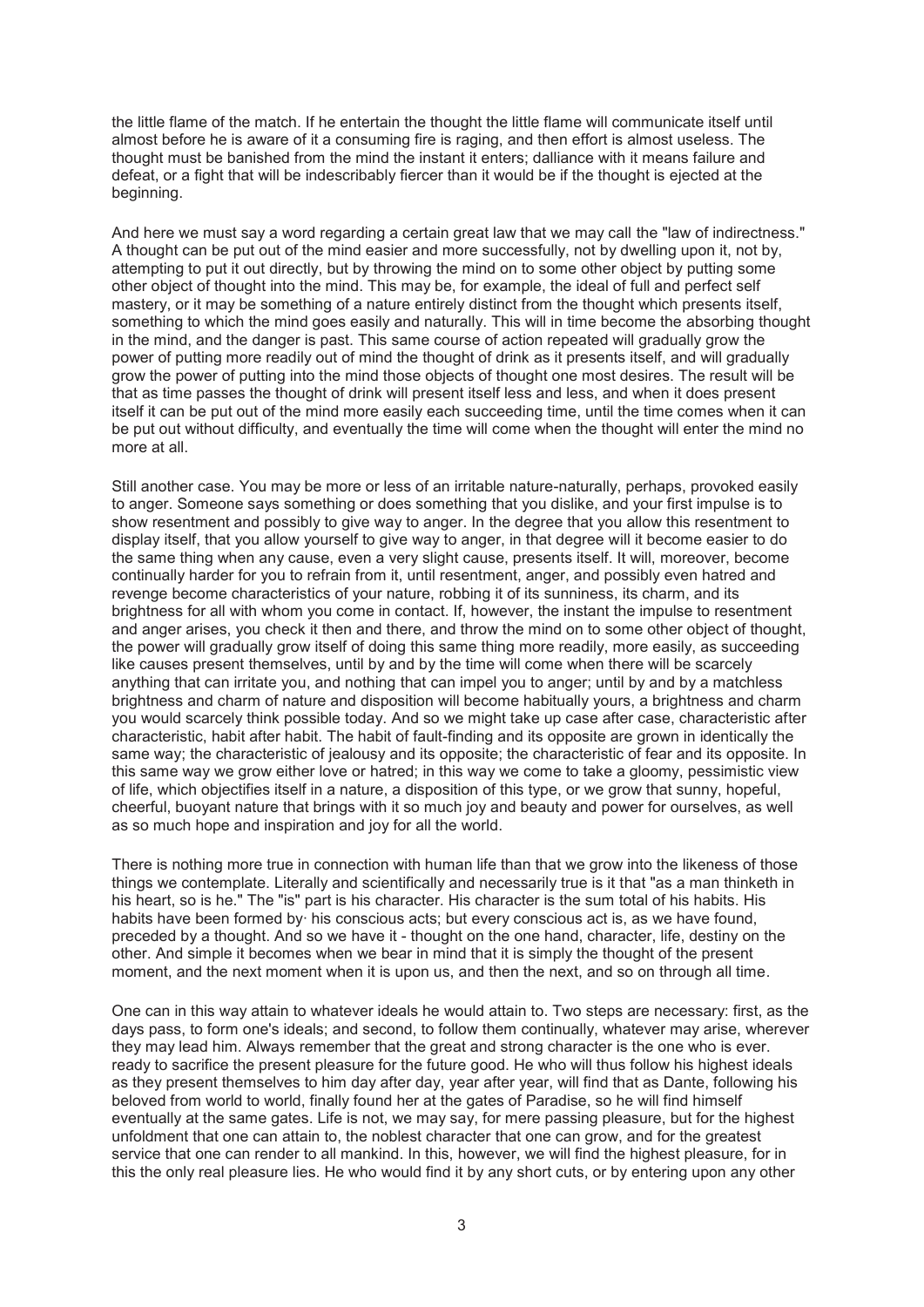paths, will inevitably find that his last state is always worse than his first; and if he proceed upon paths other than these he will find that he will never find real and lasting pleasure at all.

The question is not, "What are the conditions in our lives?" but, "How do we meet the conditions that we find there?" And whatever the conditions are, it is unwise and profitless to look upon them, even if they are conditions that we would have otherwise, in the attitude of complaint, for complaint will bring depression, and depression will weaken and possibly even kill the spirit that would engender the power that would enable us to bring into our lives an entirely new set of conditions.

In order to be concrete, even at the risk of being personal, I will say that in my own experience there have come at various times into my life circumstances and conditions that I gladly would have run from at the time—conditions that caused at the time humiliation and shame and anguish of spirit. But invariably, as sufficient time has passed, I have been able to look back and see clearly the part which every experience of the type just mentioned had to play in my life. I have seen the lessons it was essential for me to learn; and the result is that now I would not drop a single one of these experiences from my life, humiliating and hard to bear as they were at the time; no, not for the world. And here is also a lesson I have learned: whatever conditions are in my life today that are not the easiest and most agreeable, and whatever conditions of this type all coming time may bring, I will take them just as they come, without complaint, without depression, and meet them in the wisest possible way; knowing that they are the best possible conditions that could be in my life at the time, or otherwise they would not be there; realizing the fact that, although I may not at the time see why they are in my life, although I may not see just what part they have to play, the time will come, and when it comes I will see it all, and thank God for every condition just as it came.

Each one is so apt to think that his own conditions, his own trials or troubles or sorrows, or his own struggles, as the case may be, are greater than those of the great mass of mankind, or possibly greater than those of any one else in the world. He forgets that each one has his own peculiar trials or troubles or sorrows to bear, or struggles in habits to overcome, and that his is but the common lot of all the human race. We are apt to make the mistake in this — in that we see and feel keenly our own trials, or adverse conditions, or characteristics to be overcome, while those of others we do not see so clearly, and hence we are apt to think that they are not at all equal to our own. Each has his own problems to work out. Each must work out his own problems. Each must grow the insight that will enable him to see what the causes are that have brought the unfavorable conditions into his life; each must grow the strength that will enable him to face these conditions, and to set into operation forces that will bring about a different set of conditions. We may be of aid to one another by way of suggestion, by way of bringing to one another a knowledge of certain higher laws and forces — laws and forces that will make it easier to do that which we would do. The doing, however, must be done by each one for himself. And so the way to get out of any conditioning we have got into, either knowingly or inadvertently, either intentionally or unintentionally, is to take time to look the conditions squarely in the face, and to find the law whereby they have come about. And when we have discovered the law, the thing to do is not to rebel against it, not to resist it, but to go with it by working in harmony with it. If we work in harmony with it, it will work for our highest good, and will take us wheresoever we desire. If we oppose it, if we resist it, if we fail to work in harmony with it, it will eventually break us to pieces. The law is immutable in its workings. Go with it, and it brings all things our way; resist it, and it brings suffering, pain, loss, and desolation.

But a few days ago I was talking with a lady, a most estimable lady living on a little New England farm of some five or six acres. Her husband died a few years ago, a good-hearted, industrious man, but one who spent practically all of his earnings in drink. When he died the little farm was unpaid for, and the wife found herself without any visible means of support, with a family of several to care for. Instead of being discouraged with what many would have called her hard lot, instead of rebelling against the circumstances in which she found herself, she faced the matter bravely, firmly believing that there were ways by which she could manage, though she could not see them clearly at the time. She took up her burden where she found it, and went bravely forward. For several years she has been taking care of summer boarders who come to that part of the country, getting up regularly, she told me, at from half-past three to four o'clock in the morning, and working until ten o'clock each night. In the winter time, when this means of revenue is cut off, she has gone out to do nursing in the country round about. In this way the little farm is now almost paid for; her children have been kept in school, and they are now able to aid her to a greater or less extent.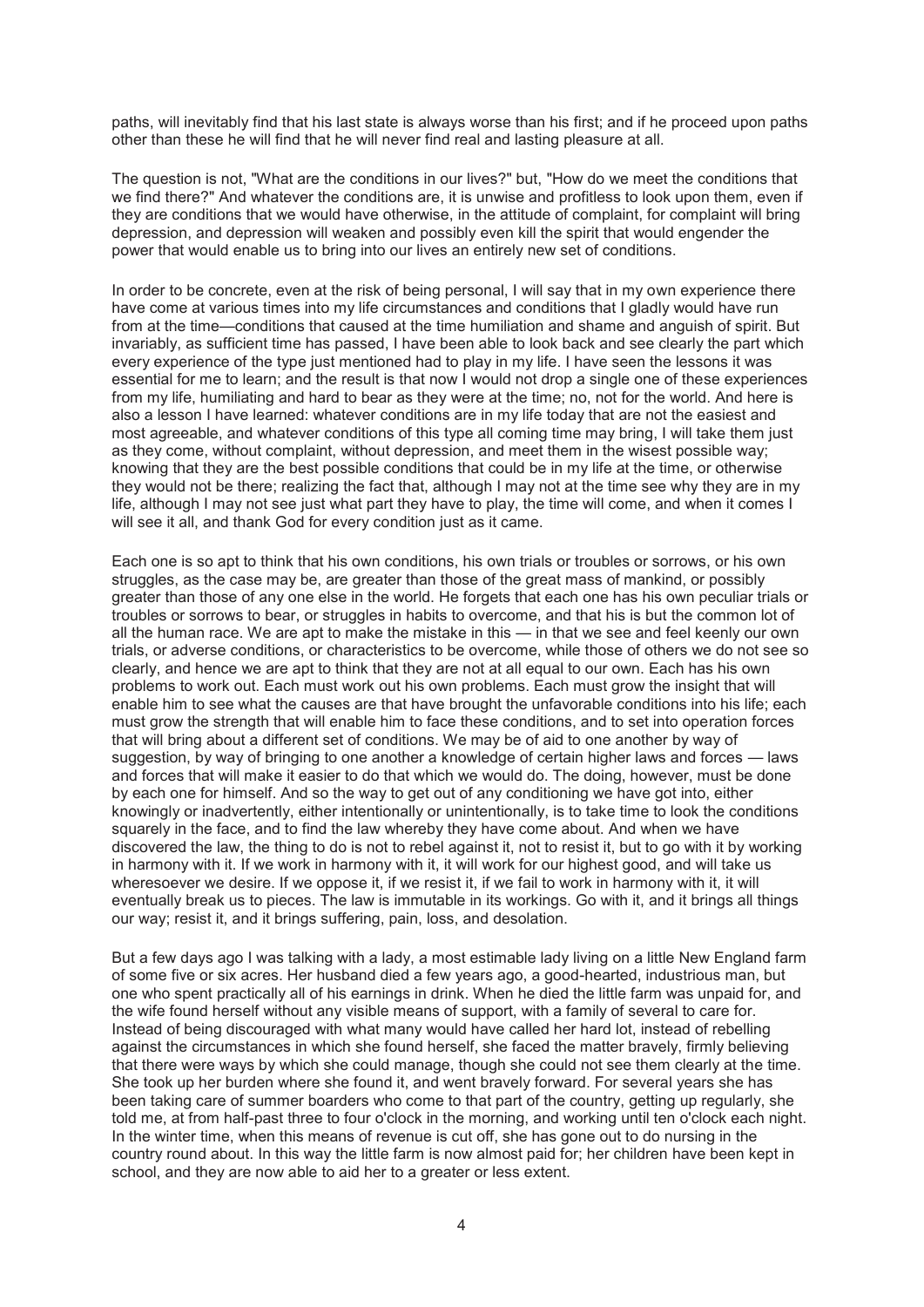Through it all she has entertained no fears nor forebodings; she has shown no rebellion of any kind. She has not kicked against the circumstances which brought about the conditions in which she found herself, but she has put herself into harmony with the law that would bring her into another set of conditions. And through it all, she told me, she has been continually grateful that she has been able to work, and that whatever her own circumstances have been, she has never yet failed to find some one whose circumstances were still a little worse than hers, and for whom it was possible for her to render some little service. Most heartily she appreciates the fact, and most grateful is she for it, that the little home is now almost paid for, and soon no more of her earnings will have to go out in that channel. The dear little home, she said, would be all the more precious to her by virtue of the fact that it was finally hers through her own efforts. The strength and nobility of character that have come to her during these years, the sweetness of disposition, the sympathy and care for others, her faith in the final triumph of all that is honest and true and pure and good, are qualities that thousands and hundreds of thousands of women, yes, of both men and women, who are apparently in better circumstances in life, can justly envy. And should the little farm home be taken away tomorrow, she has gained something that a farm of a thousand acres could not buy. By going about her work in the way she has gone about it the burden of it all has been lightened, and her work has been made truly enjoyable.

Let us take a moment to see how these same conditions would have been met by a person of less wisdom, one not so far-sighted as this dear, good woman has been. For a time possibly her spirit would have been crushed. Fears and forebodings of all kinds would probably have taken hold of her, and she would have felt that nothing that she could do would be of any avail. Or she might have rebelled against the agencies, against the law which brought about the conditions in which she found herself, and she might have become embittered against the world, and gradually also against the various people with whom she came in contact. Or again, she might have thought that her efforts would be unable to meet the circumstances, and that it was the duty of someone to lift her out of her difficulties. In this way no progress at all would have been made towards the accomplishment of the desired results, and continually she would have felt more keenly the circumstances in which she found herself, because there was nothing else to occupy her mind. In this way the little farm would not have become hers, she would not have been able to do anything for others, and her nature would have become embittered against everything and everybody.

True it is, then, not, "What are the conditions in one's life?" but, "How does he meet the conditions that he finds there?" This will determine all. And if at any time we are apt to think that our own lot is about the hardest there is, and if we are able at any time to persuade ourselves that we can find no one whose lot is just a little harder than ours, let us then study for a little while the character Pompilia, in Browning's poem and after studying it, thank God that the conditions in our life are so favorable; and then set about with a trusting and intrepid spirit to actualize the conditions that we most desire.

Thought is at the bottom of all progress or retrogression, of all success or failure, of all that is desirable or undesirable in human life. The type of thought we entertain both creates and draws conditions that crystallize about it, conditions exactly the same in nature as is the thought that gives them form. Thoughts are forces, and each creates of its kind, whether we realize it or not. The great law of the drawing power of the mind, which says that like creates like, and that like attracts like, is continually working in every human life, for it is one of the great immutable laws of the universe. For one to take time to see clearly the things he would attain to, and then to hold that ideal steadily and continually before his mind, never allowing faith — his positive thought-forces — to give way to or to be neutralized by doubts and fears, and then to set about doing each day what his hands find to do, never complaining, but spending the time that he would otherwise spend in complaint in focusing his thought-forces upon the ideal that his mind has built, will sooner or later bring about the full materialization of that for which he sets out. There are those who, when they begin to grasp the fact that there is what we may term a "science of thought," who, when they begin to realize that through the instrumentality of our interior, spiritual, thought-forces we have the power of gradually moulding the every-day conditions of life as we would have them, in their early enthusiasm are not able to see results as quickly as they expect and are apt to think, therefore, that after all there is not very much in that which has but newly come to their knowledge. They must remember, however, that in endeavoring to overcome an old or to grow a new habit, everything cannot be done all at once.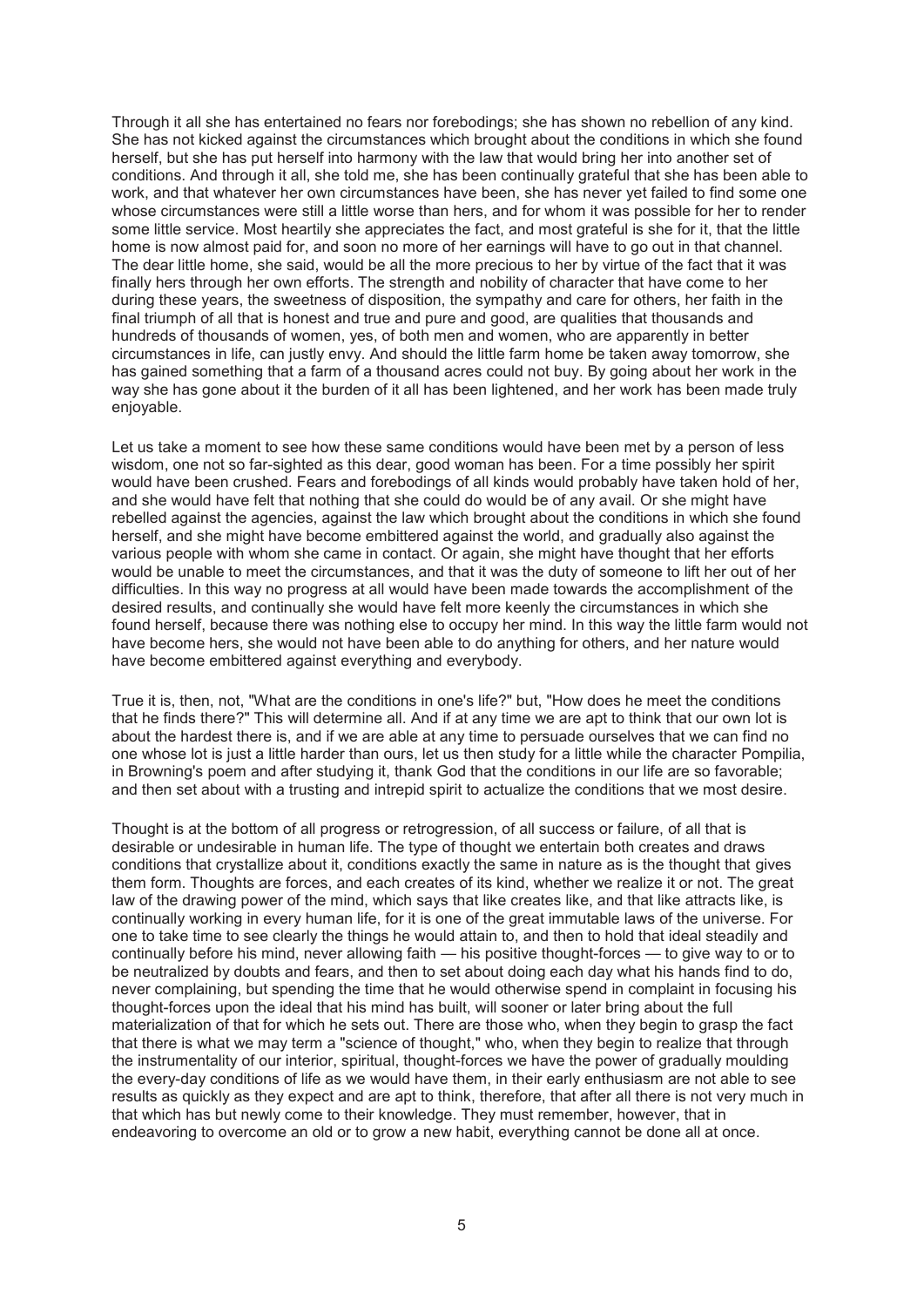In the degree that we attempt to use the thought-forces do we continually become able to use them more effectively. Progress is slow at first, more rapid as we proceed. Power grows by using, or, in other words, using brings a continually increasing power. This is governed by law the same as are all things in our lives, and all things in the universe about us. Every act and advancement made by the musician is in full accordance with law. No one commencing the study of music can, for example, sit down to the piano and play the piece of a master at the first effort. He must not conclude, however, nor does he conclude, that the piece of the master cannot be played by him, or, for that matter, by any one. He begins to practise the piece. The law of the mind that we have already noticed comes to his aid, whereby his mind follows the music more readily, more rapidly, and more surely each succeeding time, and there also comes into operation and to his aid the law underlying the action of the reflex nerve system of the body, which we have also noticed, whereby his fingers co-ordinate their movements with the movements of his mind more readily, more rapidly, and more accurately each succeeding time; until by and by the time comes when that which he stumbles through at first, that in which there is no harmony, nothing but discord, finally reveals itself as the music of the master, the music that thrills and moves masses of men and women. So it is in the use of the thought-forces. It is the reiteration, the constant reiteration of the thought that grows the power of continually stronger thought-focusing, and that finally brings manifestation.

There is character building not only for the young but for the old as well. And what a difference there is in elderly people! how many grow old gracefully, and how many grow old in ways of quite a different nature. There is a sweetness and charm that combine for attractiveness in old age the same as there is something that cannot be described by these words. Some grow continually more dear to their friends and to the members of their immediate households, while others become possessed of the idea that their friends and the members of their households have less of a regard for them than they formerly had, and many times they are not far wrong. The one continually sees more in life to enjoy, the other sees continually less. The one becomes more dear and attractive to others, the other less so. And why is this? Through chance? By no means. Personally I do not believe there is any such thing as chance in the whole of human life, nor even in the world or the great universe in which we live. The one great law of cause and effect is absolute; and effect is always kindred to its own peculiar cause, although we may have at times to go back considerably farther than we are accustomed to in order to find the cause, the parent of this or that effect, or actualized, though not necessarily permanently actualized, condition.

Why, then, the vast difference in the two types of elderly people? The one keeps from worryings, and fearings, and frettings, and foundationless imaginings, while the other seems especially to cultivate these, to give himself or herself especially to them. And why is this? At a certain time in life, differing somewhat in different people, life-long mental states, habits, and characteristics begin to focus themselves and come to the surface, so to speak. Predominating thoughts and mental states begin to show themselves in actualized qualities and characteristics as never before, and no one is immune.

In the lane leading to the orchard is a tree. For years it has been growing only "natural fruit." Not long since it was grafted upon. The spring has come and gone. One-half of the tree was in bloom and the other half also. The blossoms on each part could not be distinguished by the casual observer. The blossoms have been followed by young fruit which hangs abundantly on the entire tree. There is but a slight difference in it now; but a few weeks later the difference in form, in size, in color, in flavor, in keeping qualities, will be so marked that no one can fail to tell them apart or have difficulty in choosing between them. The one will be a small, somewhat hard and gnarled, tart, yellowish-green apple, and will keep but a few weeks into the fall of the year. The other will be a large, delicately flavored apple, mellow, deep red in color, and will keep until the tree which bore it is in bloom again. But why this incident from nature's garden? This. Up to a certain period in the fruit's growth, although the interior, forming qualities of the apples were slightly different from the beginning, there was but little to distinguish them. At a certain period in their growth, however, their differing interior qualities began to externalize themselves so rapidly and so markedly that the two fruits became of such a vastly different type that, as we have seen, no one could hesitate in choosing between them. And knowing once the soul, the forming, the determining qualities of each, we can thereafter tell beforehand with a certainty that is quite absolute what it, the externalized product of each portion of the tree, will be.

And it is quite the same in human life. If one would have a beautiful and attractive old age, he must begin it in youth and in middle life. If, however, he has neglected or failed in this, he can then wisely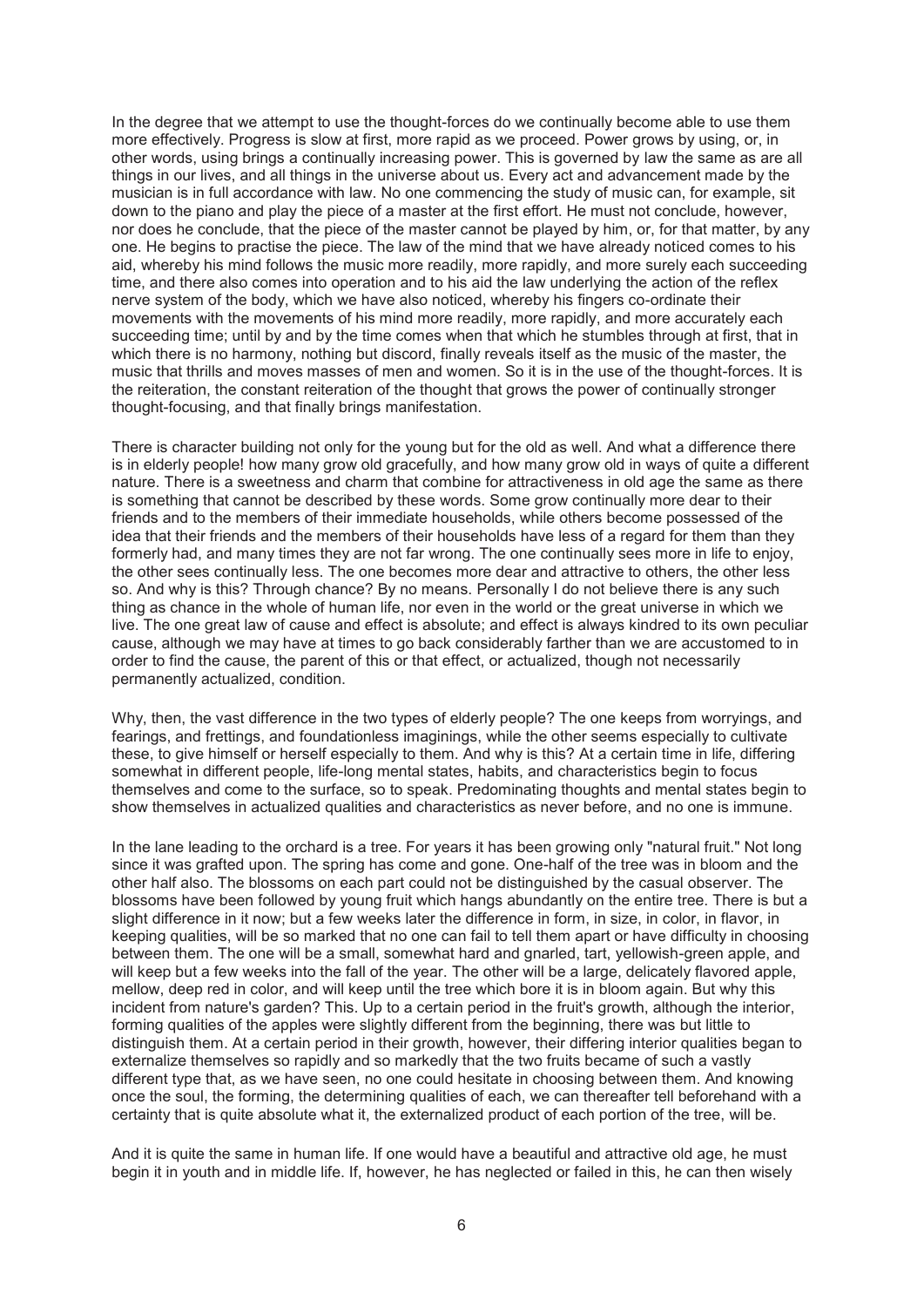adapt himself to circumstances and give himself zealously to putting into operation all necessary counter-balancing forces and influences. Where there is life nothing is ever irretrievably lost, though the enjoyment of the higher good may be long delayed. But if one would have an especially beautiful and attractive old age he must begin it in early and in middle life, for there comes by and by a sort of "rounding-up" process when long-lived-in habits of thought begin to take unto themselves a strongly dominating power, and the thought habits of a lifetime begin to come to the surface.

Fear and worry, selfishness, a hard-fisted, grabbing, holding disposition, a carping, fault-finding, nagging tendency, a slavery of thought and action to the thinking or to the opinions of others, a lacking of consideration, thought, and sympathy for others, a lack of charity for the thoughts, the motives, and the acts of others, a lack of knowledge of the powerful and inevitable building qualities of thought, as well as a lack of faith in the eternal goodness and love and power of the Source of our being, all combine in time to make the old age of those in whom they find life, that barren, cheerless, unwelcome something, unattractive or even repellent to itself as well as to others, that we not infrequently find, while their opposites, on the contrary, combine, and seem to be helped on by heavenly agencies, to bring about that cheerful, hopeful, helpful, beautified, and hallowed old age that is so welcome and so attractive both to itself and to all with whom it comes in contact. Both types of thoughts, qualities, and dispositions, moreover, externalize themselves in the voice, in the peculiarly different ways in which they mark the face, in the stoop or lack of stoop in the form, as also in the healthy or unhealthy conditions of the mind and body, and their susceptibility to disorders and weaknesses of various kinds.

It is not a bad thing for each one early to get a little "philosophy" into his life. It will be of much aid as he advances in life; it will many times be a source of great comfort, as well as of strength, in trying times and in later life. We may even, though gently perhaps, make sport of the one who has his little philosophy, but unless we have something similar the time will come when the very lack of it will deride us. It may be at times, though not necessarily, that the one who has it is not always so successful in affairs when it comes to a purely money or business success, but it supplies many times a very real something in life that the one of money or business success only is starving for, though he doesn't know what the real lack is, and although he hasn't money enough in all the world to buy it did he know.

It is well to find our centre early, and if not early then late; but, late or early, the thing to do is to find it. While we are in life the one essential thing is to play our part bravely and well and to keep our active interest in all its varying phases, the same as it is well to be able to adapt ourselves always to changing conditions. It is by the winds of heaven blowing over it continually and keeping it in constant motion, or by its continual onward movement, that the water in pool or stream is kept sweet and clear, for otherwise it would become stagnant and covered with slime. If we are attractive or unattractive to ourselves and to others the cause lies in ourselves; this is true of all ages, and it is well for us, young or old, to recognize it. It is well, other things being equal, to adapt ourselves to those about us, but it is hardly fair for the old to think that all the adapting should be on the part of the young, with no kindred duty on their part. Many times-old age loses' much of its attractiveness on account of a peculiar notion of this kind. The principle of reciprocity must hold in all ages in life, and whatever the age, if we fail to observe it, it results always sooner or later in our own undoing.

We are all in Life's great play— comedy and tragedy, smiles and tears, sunshine and shadow, summer and winter, and in time we take all parts. We must take our part, whatever it may be, at any given time, always bravely and with a keen appreciation of every opportunity, and a keen alertness at every turn as the play progresses. A good "entrance" and a good "exit" contribute strongly to the playing of a deservedly worthy role. We are not always able perhaps to choose just as we would the details of our entrance, but the manner of our playing and the manner of our exit we can all determine, and this no man, no power can deny us; this in every human life can be made indeed most glorious, however humble it may begin, or however humble it may remain or exalted it may become, according to conventional standards of judgement.

To me we are here for divine self-realization through experience. We progress in the degree that we manipulate wisely all things that enter into our lives, and that make the sum total of each one's life experience. Let us be brave and strong in the presence of each problem as it presents itself and make the best of all. Let us help the things we can help, and let us be not bothered or crippled by the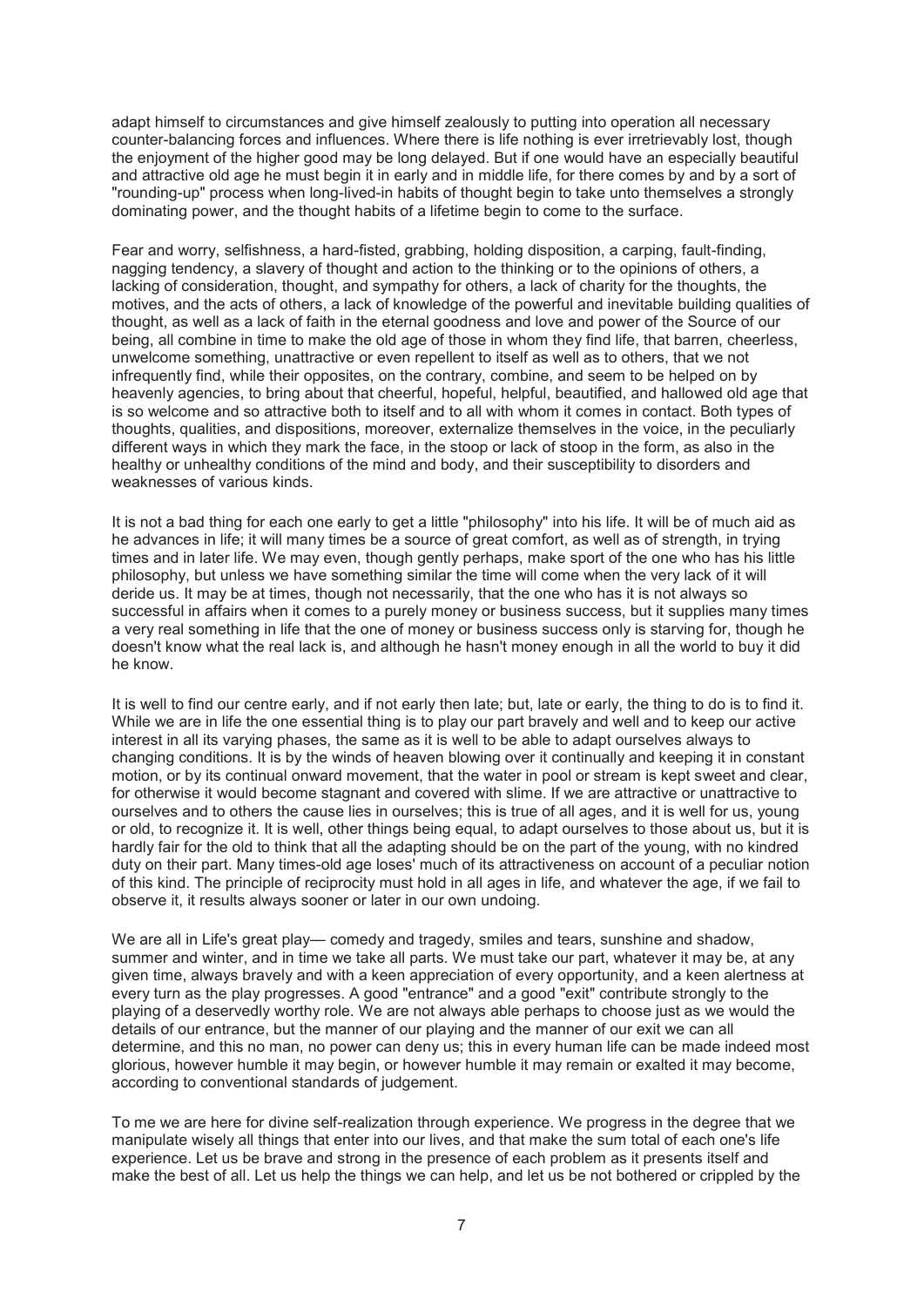things we cannot help. The great God of all is watching and manipulating these things most wisely and we need not fear or even have concern regarding them.

To live to our highest in ail things that pertain to us, to lend a hand as best we can to all others for this same end, to aid in righting the wrongs that cross our path by means of pointing the wrongdoer to a better way, and thus aiding him in becoming a power for good, to remain in nature always sweet and simple and humble, and therefore strong, to open ourselves fully and to keep ourselves as fit channels for the Divine Power to work through us, to open ourselves, and to keep our faces always to the light, to love all things and to stand in awe or fear of nothing save our own wrong-doing, to recognize the good lying at the heart of all things, waiting for expression all in its own good way and time—this will make our part in life's great and as yet not fully understood play truly glorious, and we need then stand in fear of nothing, life nor death, for death is life. Or rather, it is the quick transition to life in another form; the putting off of the old coat and the putting on of a new; the falling away of the material body and the taking of the soul to itself a new and finer body, better adapted to its needs and surroundings in another world of experience and growth and still greater divine self-realization; a going out with all that it has gained of this nature in this world, but with no possessions material; a passing not from light to darkness, but from light to light; a taking up of life in another from just where we leave it off here; an experience not to be shunned or dreaded or feared, but to be welcomed when it comes in its own good way and time.

All life is from within out. This is something that cannot be reiterated too often. The springs of life are all from within. This being true, it would be well for us to give more time to the inner life than we are accustomed to give to it, especially in this Western world.

There is nothing that will bring us such abundant returns as to take a little time in the quiet each day of our lives. We need this to get the kinks out of our minds, and hence out of our lives. We need this to form better the higher ideals of life. We need this in order to see clearly in mind the things upon which we would concentrate and focus the thought-forces. We need this in order to make continually anew and to keep our conscious connection with the Infinite. We need this in order that the rush and hurry of our everyday life does not keep us away from the conscious realization of the fact that the spirit of Infinite life and power that is back of all, working in and through all, the life of all, is the life of our life, and the source of our power; and that outside of this we have no life and we have no power. To realize this fact fully, and to live in it consciously at all times, is to find the kingdom of God, which is essentially an inner kingdom, and can never be anything else. The kingdom of heaven is to be found only within, and this is done once for all, and in a manner in which it cannot otherwise be done, when we come into the conscious, living realization of the fact that in our real selves we are essentially one with the Divine life, and open ourselves continually so that this Divine life can speak to and manifest through us. In this way we come into the condition where we are continually walking with God. In this way the consciousness of God becomes a living reality in our lives; and in the degree in which it becomes a reality does it bring us into the realization of continually increasing wisdom, insight, and power. This consciousness of God in the soul of man is the essence, indeed, the sum and substance, of all religion. This identifies religion with every act and every moment of every-day life. That which does not identify itself with every moment of every day and with every act of life is religion in name only and not in reality. This consciousness of God in the soul of man is the one thing uniformly taught by all the prophets, by all the inspired ones, by all the seers and mystics in the world's history, whatever the time, wherever the country, whatever the religion, whatever minor differences we may find in their lives and teachings. In regard to this they all agree; indeed, this is the essence of their teaching, as it has also been the secret of their power and the secret of their lasting influence.

It is the attitude of the child that is necessary before we can enter into the kingdom of heaven. As it was said, "Except ye become as little children, ye cannot enter into the kingdom of heaven." For we then realize that of ourselves we can do nothing, but that it is only as we realize that it is the Divine life and power working within us, and it is only as we open ourselves that it may work through us, that we are or can do anything. It is thus that the simple life, which is essentially the life of the greatest enjoyment and the greatest attainment, is entered upon.

In the Orient the people as a class take far more time in the quiet, in the silence, than we take. Some of them carry this possibly to as great an extreme as we carry the opposite, with the result that they do not actualize and objectify in the outer life the things they dream in the inner life. We give so much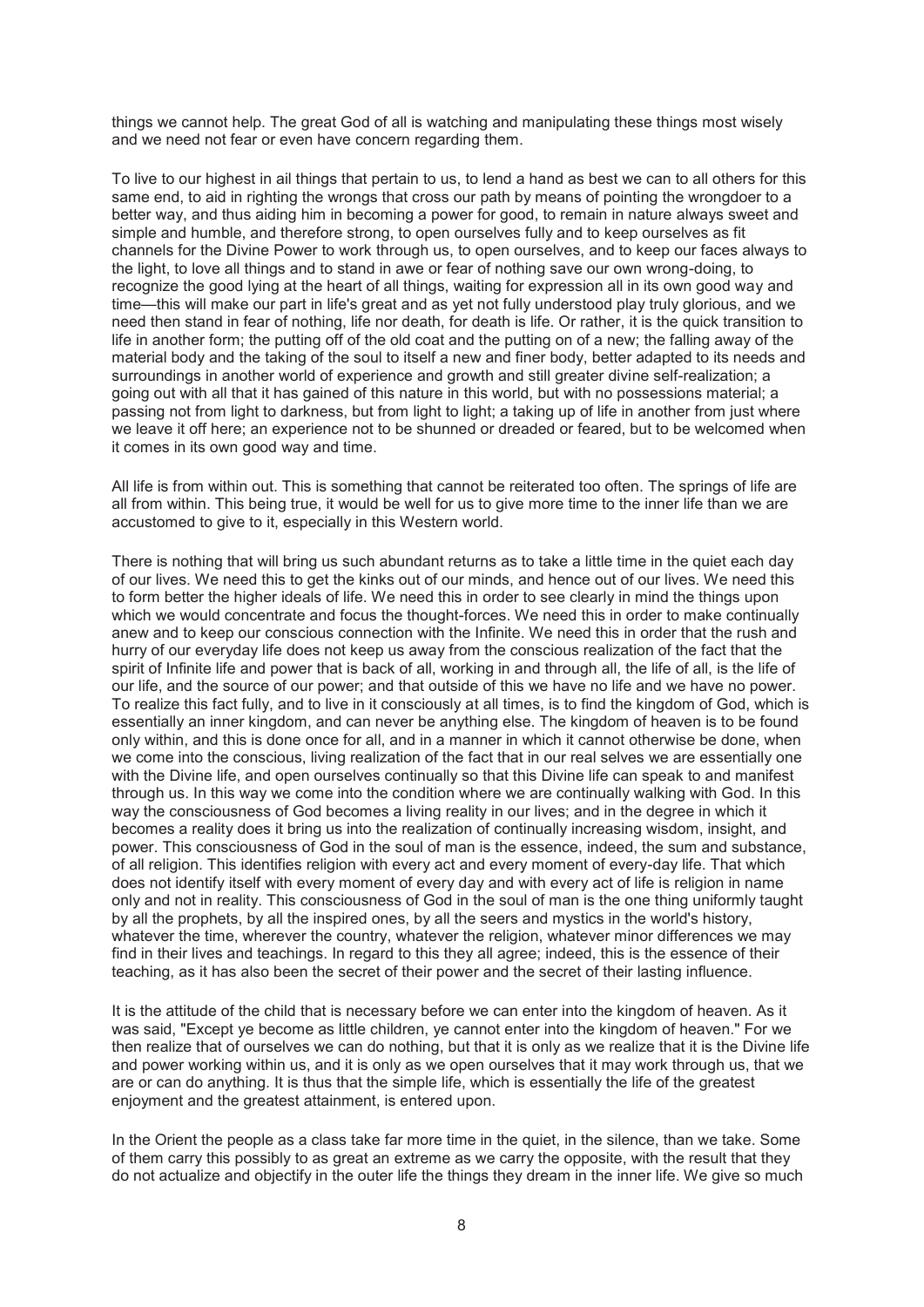time to the activities of the outer life that we do not take sufficient time in the quiet to form in the inner, spiritual, thought-life the ideals and the conditions that we would have actualized and manifested in the outer life. The result is that we take life in a kind of haphazard way, taking it as it comes, thinking not very much about it until, perhaps, pushed by some bitter experiences, instead of moulding it, through the agency of the inner forces, exactly as we would have it. We need to strike the happy balance between the custom in this respect of the Eastern and Western worlds, and go to the extreme of neither the one nor the other. This alone will give the ideal life; and it is the ideal life only that is the thoroughly satisfactory life.

In the Orient there are many who are day after day sitting in the quiet, meditating, contemplating, idealizing, with their eyes focused on their stomachs in spiritual revery, while through lack of outer activities, in their stomachs, they are actually starving. In this Western world, men and women, in the rush and activity of our accustomed life, are running hither and thither, with no centre, no foundation upon which to stand, nothing to which they can anchor their lives, because they do not take sufficient time to come into the realization of what the centre, of what the reality of their lives is.

If the Oriental would do his contemplating, and then get up and do his work, he would be in a better condition; he would be living a more normal and satisfactory life. If we in the Occident would take more time from the rush and activity of life for contemplation, for meditation, for idealization, for becoming acquainted with our real selves, and then go about our work manifesting the powers of our real selves, we would be far better off, because we would be living a more natural, a more normal life. To find one's centre, to become centred in the Infinite, is the first great essential of every satisfactory life; and then to go out, thinking, speaking, working, loving, living, from this centre.

In the highest character-building, such as we have been considering, there are those who feel they are handicapped by what we term heredity. In a sense they are right; in another sense they are totally wrong. It is along the same lines as the thought which many before us had inculcated in them through the couplet in the New England Primer: "In Adam's fall, we sinned all." Now, in the first place, it is rather hard to understand the justice of this if it is true. In the second place, it is rather hard to understand why it is true. And in the third place there is no truth in it at all. We are now dealing with the real essential self, and, however old Adam is, God is eternal. This means you; it means me; it means every human soul. When we fully realize this fact we see that heredity is a reed that is easily broken.

The life of every one is in his own hands and he can make it in character, in attainment, in power, in divine self-realization, and hence in influence, exactly what he wills to make it. All things that he most fondly dreams of are his, or may become so if he is truly in earnest; and as he rises more and more to his ideal, and grows in the strength and influence of his character, he becomes an example and an inspiration to all with whom he comes in contact; so that through him the weak and faltering are encouraged and strengthened; so that those of low ideals and of a low type of life instinctively and inevitably have their ideals raised, and the ideals of no one can be raised without its showing forth in his outer life. As he advances in his grasp upon and understanding of the power and potency of the thought-forces, he finds that many times through the process of mental suggestion he can be of tremendous aid to one who is weak and struggling, by sending him now and then, and by continually holding him in, the highest thought, in the thought of the highest strength, wisdom and love. The power of "suggestion," mental suggestion, is one that has tremendous possibilities for good if we will but study into it carefully, understand it fully, and use it rightly.

The one who takes sufficient time in the quiet mentally to form his ideals, sufficient time to make and to keep continually his conscious connection with the Infinite, with the Divine life and forces, is the one who is best adapted to the strenuous life. He it is who can go out and deal, with sagacity and power, with whatever issues may arise in the affairs of everyday life. He it is who is building not for the years but for the centuries; not for time, but for the eternities. And he can go out knowing not whither he goes, knowing that the Divine life within him will never fail him, but will lead him on until he beholds the Father face to face. He is building for the centuries because only that which is the highest, the truest, the noblest, and best will abide the test of the centuries. He is building for eternity because when the transition we call death takes place, life, character, selfmastery, divine self-realization — the only things that the soul when stripped of everything else takes with it — he has in abundance, in life, or when the time of the transition to another form of life comes, he is never afraid, never fearful,